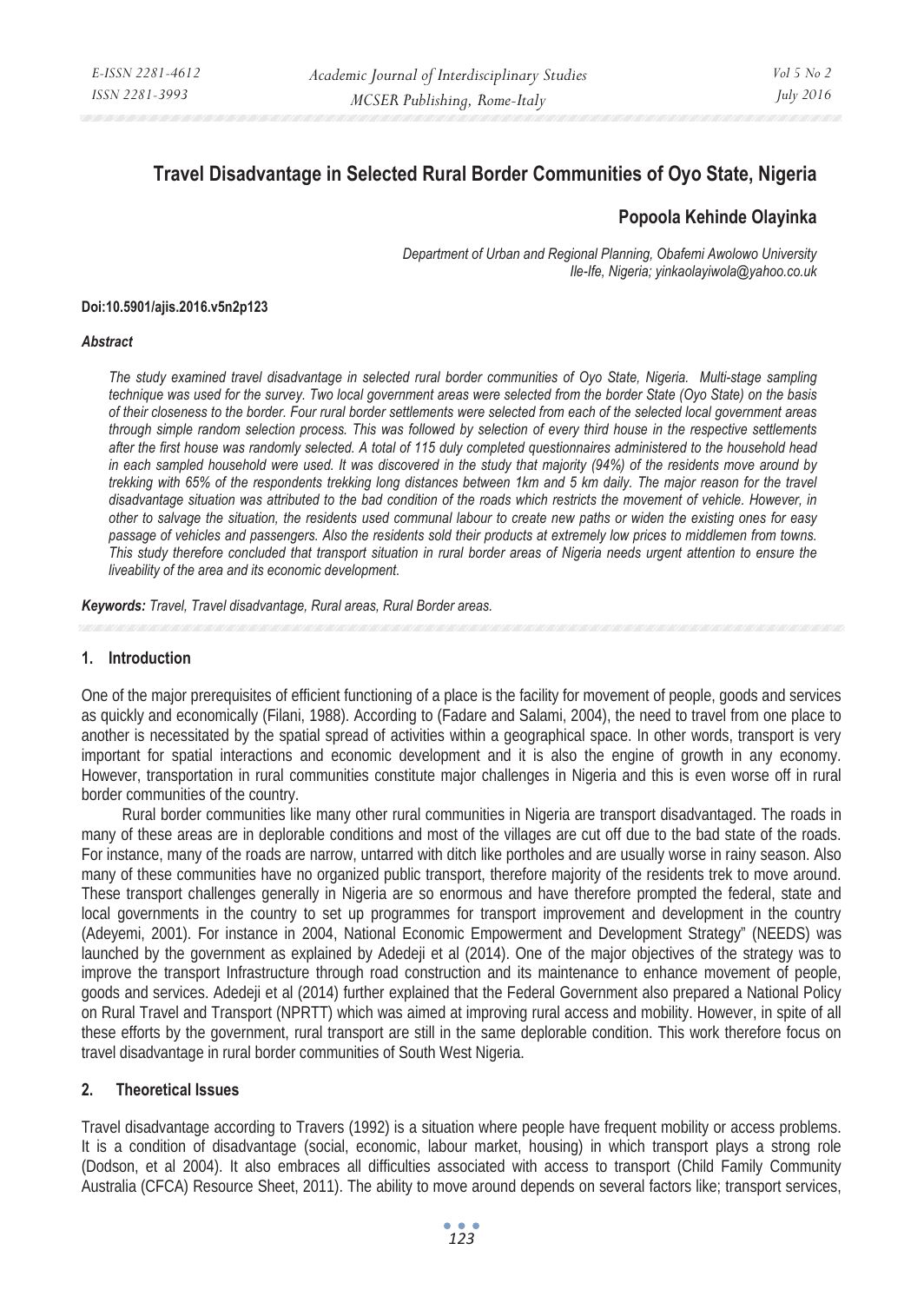individual resources like time, cost, physical capacity, poor physical accessibility, and also the spatial distribution of activity destinations (Giuliano, 2003). All these factors constitute major challenges to travel in the country. These travel challenges limit the ability of people to move around and harness different opportunities. For instance, Adedeji et al (2014) explained that the major travel problems in the rural areas are the means to meet the demands of the people for goods to be conveyed to different geographic locations. This is also the same situation in most rural border communities of Nigeria. This transport situation according to Anele (2012) can be attributed to corruption and structural anomalies in local government administration and finance which prevents the local government from tackling the problems of poverty and underdevelopment in the areas.

Deike (1998) categorized rural travel into three; (i) Domestic travel like water and firewood collection (ii) Agricultural travel like field and market trips (iii) Service and Social purposes travel like travel to health facilities and church. Rural households have different travel needs. These rural travel needs according to Oyeleye et al (2013) are categorized into two. They are: "on farm" and "off farm". Travel needs relating to on farm activities includes travel for domestic needs such as collection of water and firewood along with other farm related travel. Off farm travel are access to the markets and other services like schools and health centres. However in a bit for the rural residents to access their needs, they are disadvantaged.

Efficient and functional transportation system is very important in any country especially the border communities of the country. Border communities according to Benneth (2009) are communities closer to the international border line between two countries, states or regions. Border communities in Africa have a lot of setbacks such as insecurity, smuggling, and vulnerability to disease (Weber, 2012; Bonchuck, 2014).They are characterized by neglect especially in the provision of infrastructural facilities. Specifically in Nigeria, most of the border communities are under-developed with majority of the residents being faced with enormous challenges in moving around. In other words, they are transport disadvantaged.

Border communities are very sensitive and strategic areas of the country. The strategic place the borders of a country holds has been recognized by many authors (Bonchuk, 2014; Bonchuk, 2012; Weber, 2012; Agbo, 2011; Tandia, 2010; Afolayan, 2010; Adepoju, 2005). For instance, Tandia (2010) sees the border area as areas that sanctions the state's sovereignty and authority. Agbo (2011) described it as a backbone for exchange taking place between the neighbouring countries. Also Bonchuk (2012) sees the border region as being strategic because it is the basic marker of identity, especially the identity of individuals because the conditions for claims to nationality and exercise of rights of citizenship are defined by them. However in spite of the strategic place border communities hold, they are still completely neglected and underdeveloped in Nigeria.

Significant studies have been made in different parts of the world to address the different border issues (Espach and Haering, 2012; Bonchuk, 2010; Afolayan, 2010; Asiwaju, 2006; Ganster, 2005). However, none of these studies addressed travel disadvantage situations in the different border regions. Also, several studies (Bostock, 2001; Battelino, 2009; Currie, et. al. 2009; Dodson, et. al. 2004; Hine, and Mitchell 2003; Naess, 2005; Oyeleye et al, 2013; Olawole et al, 2010; and Travers, 1992) addressed the different transportation problems but none of these studies addressed these situations in rural border areas especially rural border areas of Nigeria. Transport disadvantage in rural border communities of Nigeria is therefore a big issue that needs serious attention and must be addressed.

This paper therefore argues that, in the light of the sensitive and strategic position the border areas hold in the country, Nigerian Government should address their transport challenges as a step towards maintaining rural border liveability and fostering spatial interactions and economic development in the region. This paper therefore explores travel disadvantage in rural border communities of South West Nigeria. The questions addressed in this paper are: 1) what are the pattern of transport disadvantage in rural border communities? and 2) how do the rural border communities cope with transport disadvantage in rural border communities ?

#### **3. The Study Area and Methodology**

Oyo state which is one of the three Border States in South Western Nigeria is located on latitudes 7°22' and 7°40' North of the Equator and longitudes 3°53' and 4°10'East of the Greenwich. It is bounded in the south by Ogun State, in the north by Kwara State, in the west it is partly bounded by Ogun State and partly by the Republic of Benin, while in the East by Osun State as shown in Figure 1. The state has thirty three local government areas out of which Saki-west and Atisbo local government areas were selected for this study because they share border with other countries. The rural border settlements in this area constitute commercial centre for agricultural goods and also the periodic local markets found in the area makes the area a place of exchange between Nigeria and Benin republic. Although the poor state of the roads hinder the thriving of these commercial activities in the area.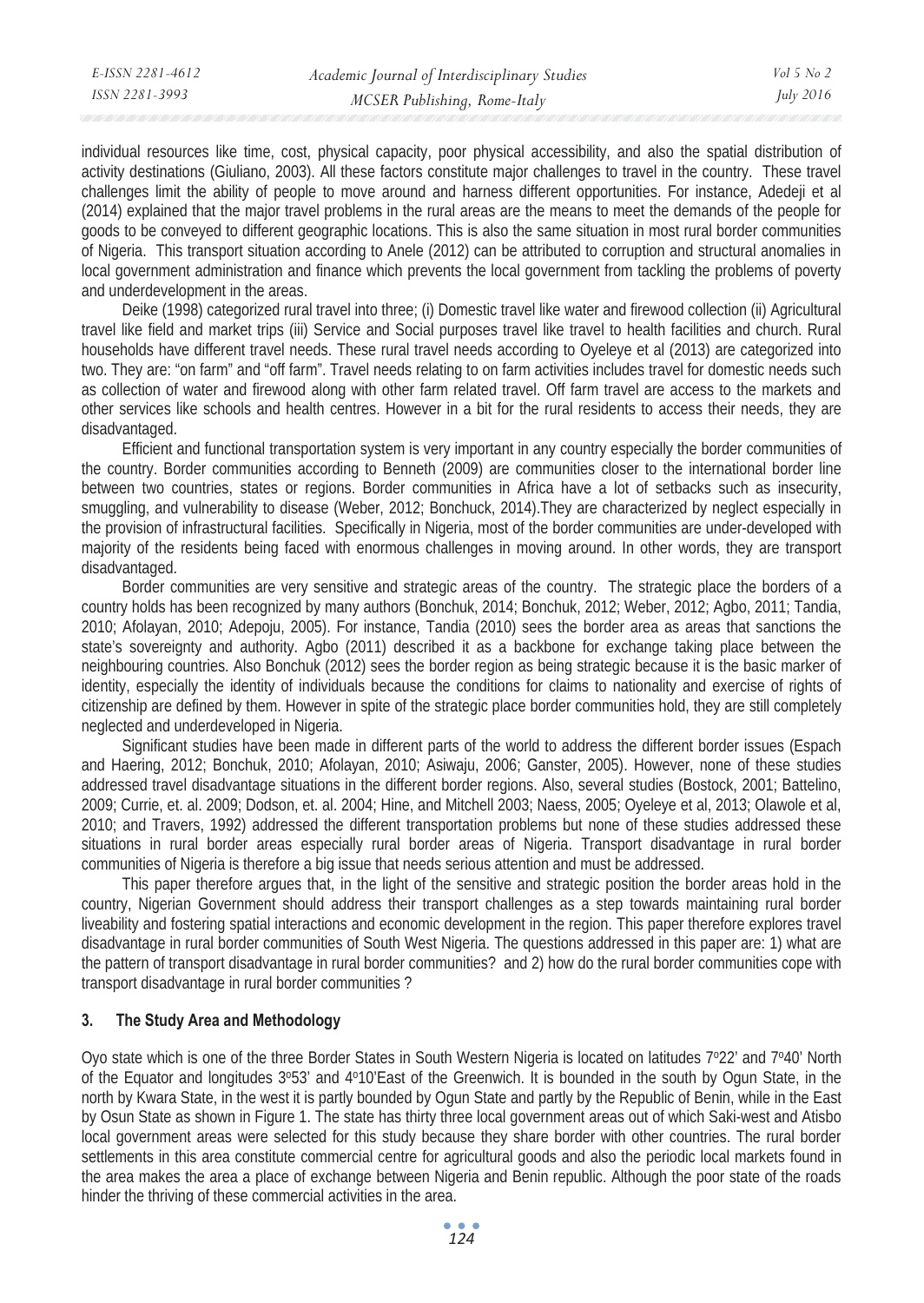

**Figure 1:** Map of Nigeria showing Oyo State

The research made use of primary data. The primary data were obtained through interview and structured questionnaire administered in the selected rural border communities of Oyo State South Western Nigeria (SWN) using a multistage sampling technique. Two local government areas were selected on the basis of their closeness to the border Saki west and Atisbo local government area as shown in figure 2). After this, four rural border settlements were selected from each of the selected local government areas through simple random selection process. The settlements are: Budowule, Opaba, Abatagboro, Aiyemojuba, Okerete, Obanla, Oritagbagbe and Budo amala. This was followed by selection of every third house in the respective settlements after the first house was randomly selected. A total of 115 duly completed questionnaires administered to the household head in each sampled household were used.



**Figure 2:** Map of Oyo State showing Saki-west and Atisbo Local Government Areas.

## **4. Results and Discussions**

First, pattern of transport disadvantage in rural border communities was presented, this was followed by adaptive measures of the rural border communities to transport disadvantage in the study area?

## *4.1 Pattern of Transport Disadvantage in Rural Border Communities*

This section focused on the pattern of transport disadvantage in rural border communities of Oyo. Transport disadvantage in this study was determined in terms of travel mode, travel distance, travel time, and travel cost. These determinants affect people differently across the socio-economic hierarchy of the population. Therefore, this study made use of these determinants, and analysed them subsequently.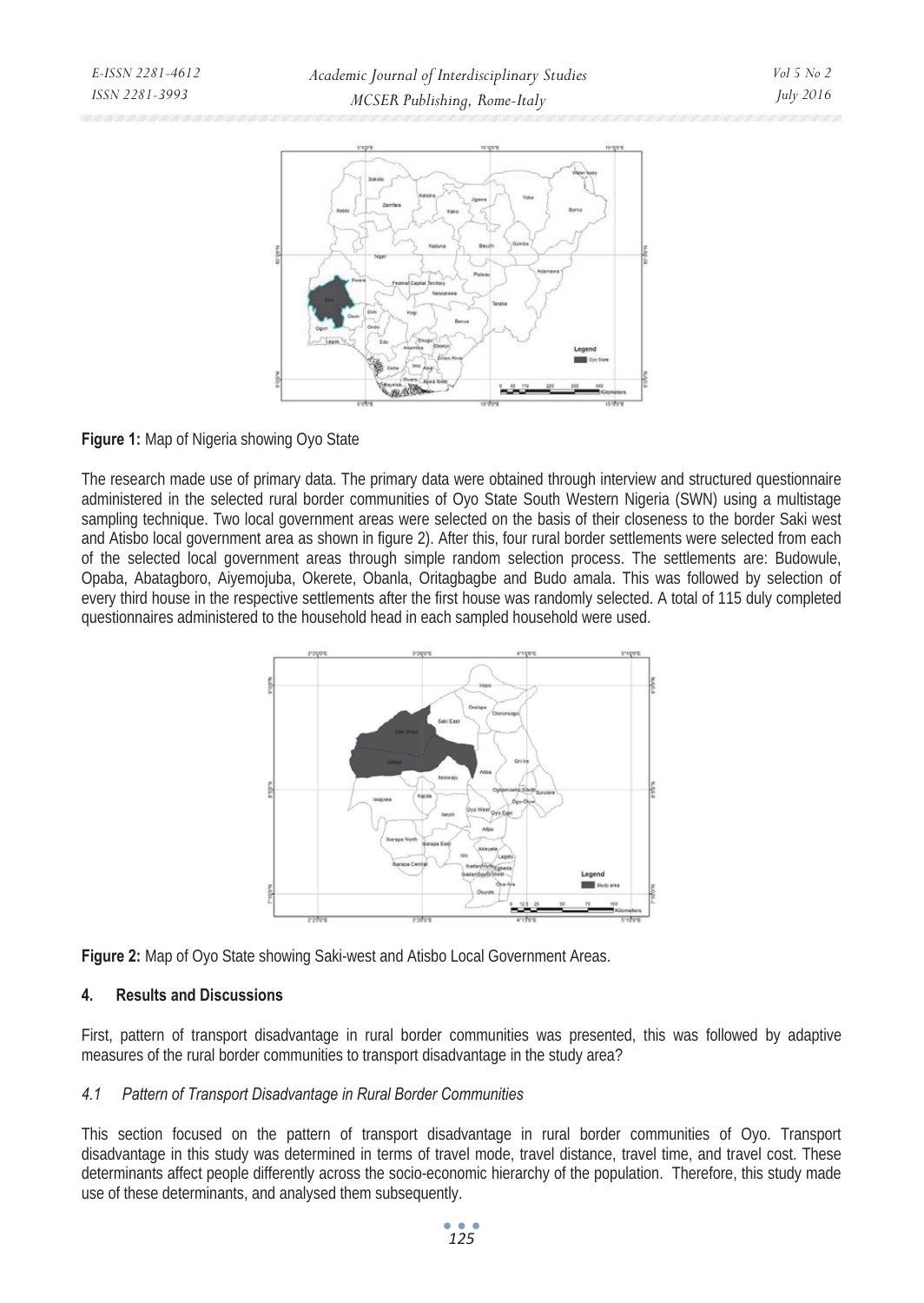# *4.2 Travel Mode*

Several studies have revealed that mode of travel in rural areas of Nigeria include: Trekking, bicycle, motorcycle and public transport. For instance, Tunde and Adeniyi, (2012) in their study discovered that in all the settlements sampled, 38% used head porterage, 16.7% used bicycle, 22% used motorcycle, 18.7% indicated pick-up vans and 4.6% used Lorries. However, in rural border communities of Oyo state, Nigeria, the situation is worse off than many other rural communities of Nigeria. There were insufficient modes of transport in this area. For instance, 1% used public transport, 5% used motorcycle while 94% trekked. In the study area, public transport were not readily available, the only available ones were very few, irregular and their movement could not be predicted. These few available vehicles are modified tattered vehicles from major towns like Saki and they are used mainly for Town-village conveyance of passengers and goods. Inter-village and Intra-village movement of the residents are mostly done by trekking thus making them to spend longer time on their travel. This situation according to Oyeleye et al, (2013) makes services remain inaccessible and thus make them disadvantaged in that regard.

## *4.3 Travel Distance*

Also analysis of travel distance in the study area revealed that 65% of the respondents travel between btw 1km and 5 km while the other 35% travel between 1 km and half a km or less. The purpose of their travel is usually to access markets, schools, health centres, water and firewood collection and other domestic needs. The respondents attributed the reason for the long travel distance they trek to the unpredictable movement and unavailability of vehicles (especially public transport). The respondents also linked the unavailability of vehicles to the bad state of the roads which limits the usability of the roads and thus restricts the movement of vehicles. This situation makes the residents take longer period for their travel.

# *4.4 Travel Time*

Analysis of travel time of respondent's travel revealed that 50% of the respondents spend above one hour on their travel, 27% spend between half an hour and one hour on their travel while 23% spend at least half an hour on their travel. From this analysis, it can be seen that half of the respondents spend above one hour on their travel. The respondents attributed this much time spent on travel to the distance travelled since majority of the respondents move around by trekking because public vehicles are not available. This is in line with Maher et al. (1992) which explained that people where public transport is not readily available are more likely to be disadvantaged and also spend longer travel times to services

# *4.5 Travel cost*

Analysis of travel cost revealed that respondents pay as high as N2500 per Kilometre for cars and as high as N1000per Kilometre for motorcycle. The cost is usually higher when there are goods to convey especially from their farms. However according to analysis of mode of travel revealed above, majority of the respondents move around by trekking because they usually have to pay through their nostrils for the few available vehicles especially when they need to convey their goods. The cost is considered high considering the socio-economic status of the rural households (Fadare, 1989). This also implies that they are travel cost disadvantaged.

## *4.6 Adaptive Measures of Rural Border Communities to Travel Disadvantage*

From the discussion above, it was discovered that rural border areas like many other rural areas in Nigeria are transport disadvantaged. These communities in spite of their being transport disadvantaged have sort for means of coping with the situation. For instance the few available vehicles which are usually from the towns are specially modified and adapted to ply the deplorable roads and also to carry goods and passengers more than their normal carrying capacity. For instance, about 8 passengers are packed full inside the vehicle (usually Peugeot 504) and Loads are packed full in their boots. Also passengers and goods are mounted on top of the Peugeot 504 (usually as many as 7 passengers on the roof of the vehicle). This is done in order to convey as many passengers and goods as possible (See plate I). This coping situation is however very dangerous because it puts the lives of the passengers at risk. However the respondents, do not see anything wrong in that. For instance, a woman with baby mounting a modified Peugeot 504 car was interviewed and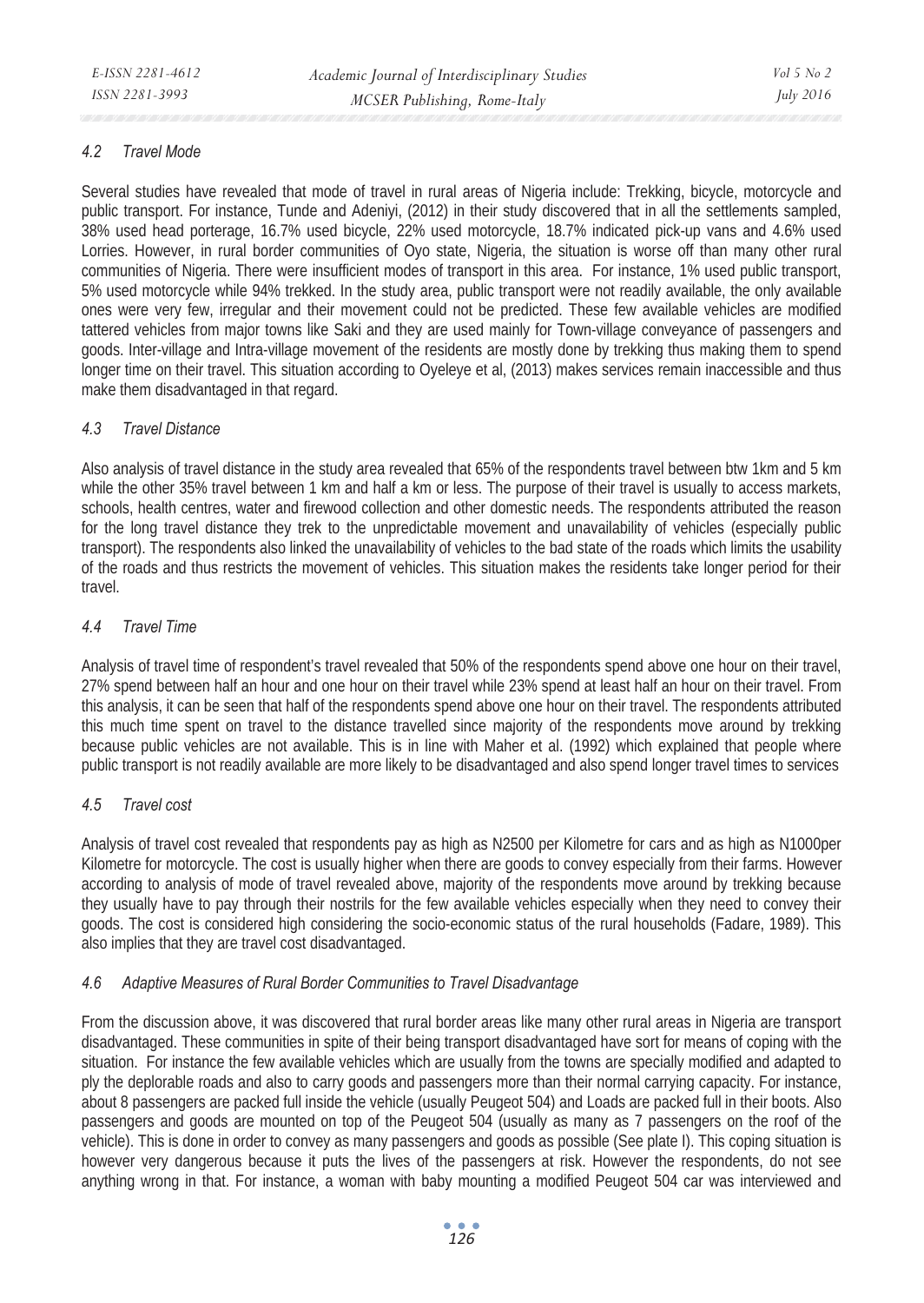asked what she feels about staying on top of vehicle for her travel. She replied:

*"At least, it's still better than having to walk longer distances or watch our goods get spoilt."* 

Also because of the difficulty in getting vehicles to convey farm produce, and also in order to salvage their products, products are sold to middlemen from towns at extremely low prices who then sell at very exorbitant prices in town. Many of the middlemen come with their trucks and Lorries to convey the goods.

Another strategy the residents use in coping with the situation is communal labour. The community members most times create new paths or widen the existing ones for the passage of vehicles and passengers. They also cut down branches of trees and overgrown weeds on the roads for easy passage.



Plate I: Peugeot 504 conveying passengers and loads

#### **5. Summary and Conclusion**

Travel disadvantage of selected rural border communities of Oyo state, South-western Nigeria was examined in this study. In order to examine the travel disadvantage of residents of the rural border communities their pattern of transport disadvantage and how they cope with the transport disadvantage situation were examined. The pattern of transport disadvantage of the respondents examined were; travel mode, travel distance, travel time, and travel cost. It was discovered in the study that majority of the residents move around by trekking. And many of the respondents trek long distances between btw 1km and 5 km daily. Also they pay exorbitant prices for their travel especially when they need to convey their goods. According to the respondents, the major reason for the travel disadvantage situation was because of the bad condition of the roads which restricts the movement of vehicles. However, in other to salvage the situation, the residents used communal labour to create new paths or widen the existing ones for easy passage of vehicles and passengers. Also the residents sold their products at extremely low prices to middlemen from towns.

Since transport is very important in the development of the border area especially the rural border communities of Oyo state, travel disadvantage situation in these area can be improved by developing basic transport systems in the area through rehabilitation of the existing roads and opening up new ones to allow for ease of movement of people and vehicles. Also, provision of public vehicles by the government should be made a priority in the rural border areas to ensure free movement of the people. Finally, communal labour participation in road maintenance should also be encouraged. The community members must further be encouraged to maintain the existing roads by widening the existing ones for the passage of vehicles and passengers and also cut down branches of trees and overgrown weeds on the roads for easy passage. This study therefore concluded that transport situation in rural border areas of Nigeria needs urgent attention to improve the liveability of the area and the economic development of the area.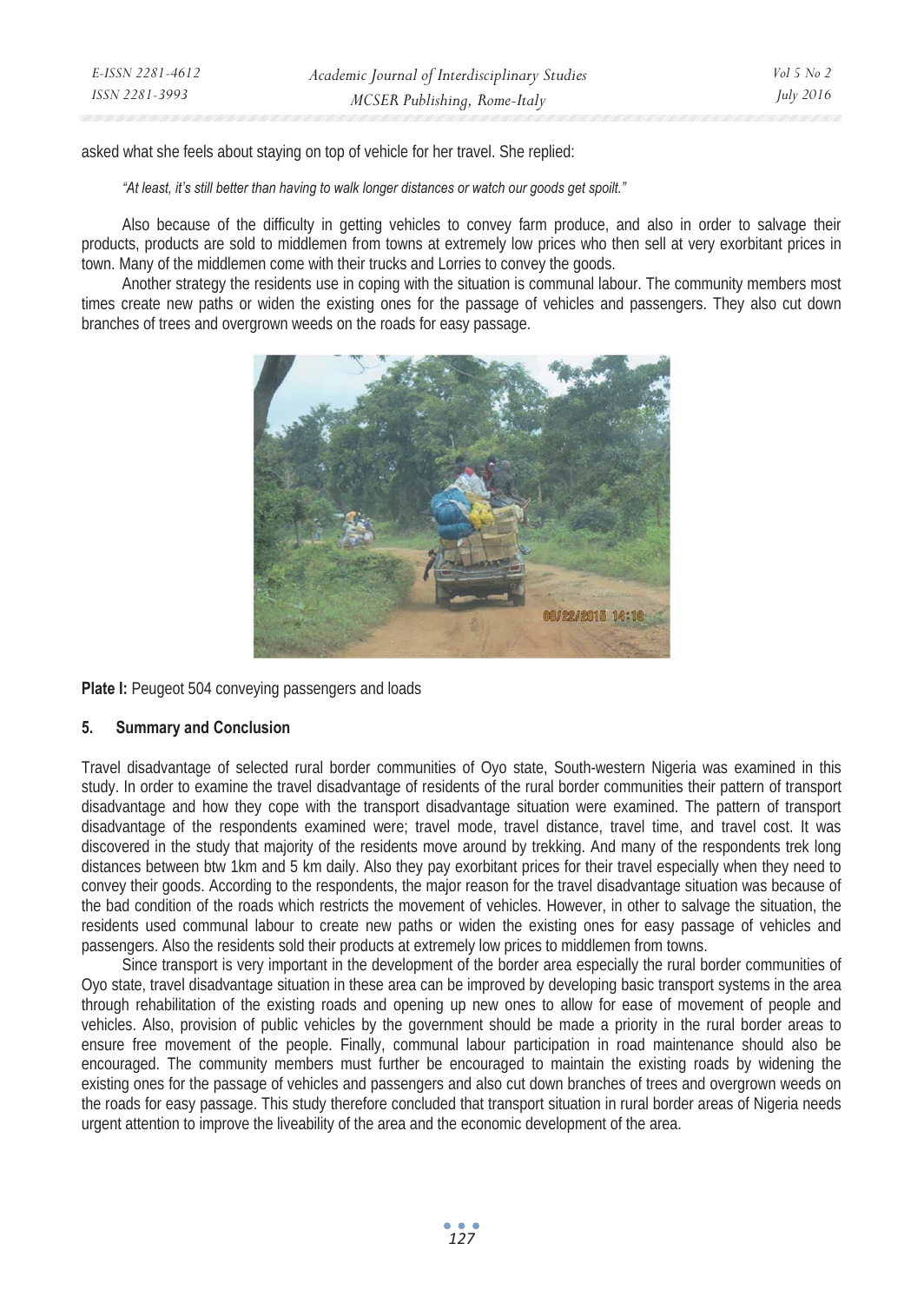#### **References**

Adeyemi, O. (2001): Moving Nigeria Forward: The Development Planning Approach. Ibadan: University of Ibadan Press.

Adedeji, O.A; Olafiaji, E.M; Omole, F.K; Olanibi, J.A; and Yusuff L. (2014): An assessment of the impact of road transport on rural development: A case study of Obokun Local government area of Osun State. *British Journal of Environmental Sciences* Vol.2, No.1, pp.34-48.

Adepoju, A. (2005): Creating a Borderless West Africa: Constraints and Prospects for Intra-Regional Migration. Draft Article of the Migration without Border Series. Human Resources Development Centre, Lagos Nigeria.

Afolayan, A.A. (2010): "Trans-Border Movement and Trading Activities across Nigeria-Benin Republic Border. *Mediterranean Journal of Social sciences*. MCSER Publishing, Rome-Italy 5(1).

Agbo, S.(2011): "Dynamique territoriale à la frontière béninonigériane: rôle des marchés du Sud-Est", Conférence Les Frontières Mobiles, 11e rencontres du Réseau BRIT, Geneva/Grenoble, 6-9 September 2011, pp. 2-3.

Anele, D. (2012): A Brief Note on the Condition of Rural Areas in Nigeria. Vanguard Sunday Perspectives. http://www.vanguardngr. com/2012/01/a-brief-note-on- the- condition-of-rural-areas-in-nigeria.

Asiwaju, A. I. (2006):"Border Security And Transborder Crimes: The Nigerian experience in comparative historical perspective", in Etannibi, O. A. (ed.), Crime And Policing in Nigeria, Challenges and Options, Okoto, Lagos.

Battelino, H. 2009, 'Transport for the transport disadvantaged: A review of service delivery solutions in New South Wales', Transport Policy, vol. 16, pp. 123-129.

Benneth, D.A (2009): Project Genesis: Community Assessment of a Rural South-eastern Arizona Border Community. A project requirement for the Degree of Doctor of Nursing Practice, submitted to the Faculty of College of Nursing, The University of Arizona.

Bostock, L. (2001): "Pathways of Disadvantage? Walking as a mode of transport among low income mothers." *Health and Social Care in the Community* 9(1): 11-18.

Bonchuck, M. O. (2012): Academic Research in Borderlands Studies: The Challenge of the Transnational Paradigm. *American Journal of Social Issues & Humanities. Vol. 2(5) pp.294-306.*

Bonchuck, M. O. (2010): "Cross-Border Crimes, Human Trafficking and the Challenge of Community Policing: A Concept in Search of Policy". *Uyo Journal of Humanities*, Vol. 14, January.

Bonchuck, M.O. (2014): Nigeria-Cameroon borderland: Prospects of economic cooperation and integration. *American Journal of Social Issues and Humanities*. 4(2).

Child Family Community Australia (CFCA) Resource Sheet, 2011).

Currie, G. et. al. (2009): 'Investigating links between transport disadvantage, social exclusion and wellbeing in Melbourne--Preliminary results'. Transport Policy, vol. 16, no. 3, pp. 97-105.

Deike, Peter (1998): "Breadwinners, Homemakers and Beasts of Burden: A Gender Perspective on Transport and Mobility." *Habitat Debate,* vol. 4, No. 2. Nairobi: UNCHS

Dodson, J. et. al. 2004, Transport disadvantage and social status: a review of literature and methods, Griffith University, Brisbane.

Espach, Ralph and Haering, Daniel (2012): *Border* Insecurity in Central America's Northern Triangle. Washington, DC: Migration Policy Institute and the Woodrow Wilson International Centre for Scholars.

Fadare, S.O (1989): Analysis of factors affecting household trip length in the residential area of Ibadan. Ife Research Publications in Geography, Department of Geography, Obafemi Awolowo University, Ile-Ife, Nigeria.

Fadare, S.O and Salami, B.T (2004): Telephone uses and the travel behaviour of residents in Osogbo, Nigeria: An empirical Analysis. *Journal of Transport Geography,* Vol 12, Pp159-164.

Filani, M.O. (1988): Mobility and survival. Daily Sketch Friday April 1, Pp5.

Ganster, P. (2005): The state of the Border and the health of its Citizens: Indicators of progress 1993-2023 SCERP Border Environment Research Report 7. San Diego, Calif.: SCREP.

Giuliano,G.(2003): Travel pattern of the elderly; the role of land use.

Hine, J. and F. Mitchell (2003). Transport Disadvantage and Social Exclusion: Exclusionary Mechanisms in Transport in Urban Scotland. Aldershot, UK, Ashgate.

Maher, C., J. Whitelaw, et al. (1992): Mobility and Locational Disadvantage within Australian Cities. Canberra, Department of Prime Minister and Cabinet Social Justice Research Program into Locational Disadvantage.

Naess, P. (2005). "Residential Location Affects Travel Behaviour - But How and Why? The Case of Copenhagen Metropolitan Area." Progress in Planning 63(1): 167-257.

Olawole, M.O., Aloba, O, and Adetunji, M. A. (2010): The place of transport in the attainment of Millenium Development Goals in Rural Areas of Nigeria. *Ife Journal of Environmental Design and Management.* 4(1), 33-48.

Oyeleye O.I, Toyobo A.E, Adetunji M.A (2013): Travel behaviour of rural people in developing countries. *Civil and Environmental Research*. Vol.3, No.8.

Tandia, A. (2010);"Borders and borderland identity in Western Senegal Gambia: A comparative perspective of cross-border governance in the neighbourhoods of Senegal, Gambia and Guinea Bissau" *African Nebula* 2: 19-42.

Travers Morgan (1992): Strategies to Overcome Transport Disadvantage. Canberra, Department of the Prime Minister and Cabinet Social Justice Research Programme into Locational Disadvantage.

Tunde, A.M and Adeniyi, E.E. (2012): Impact of road transport on agricultural development: A Nigerian example. *Ethiopian Journal of*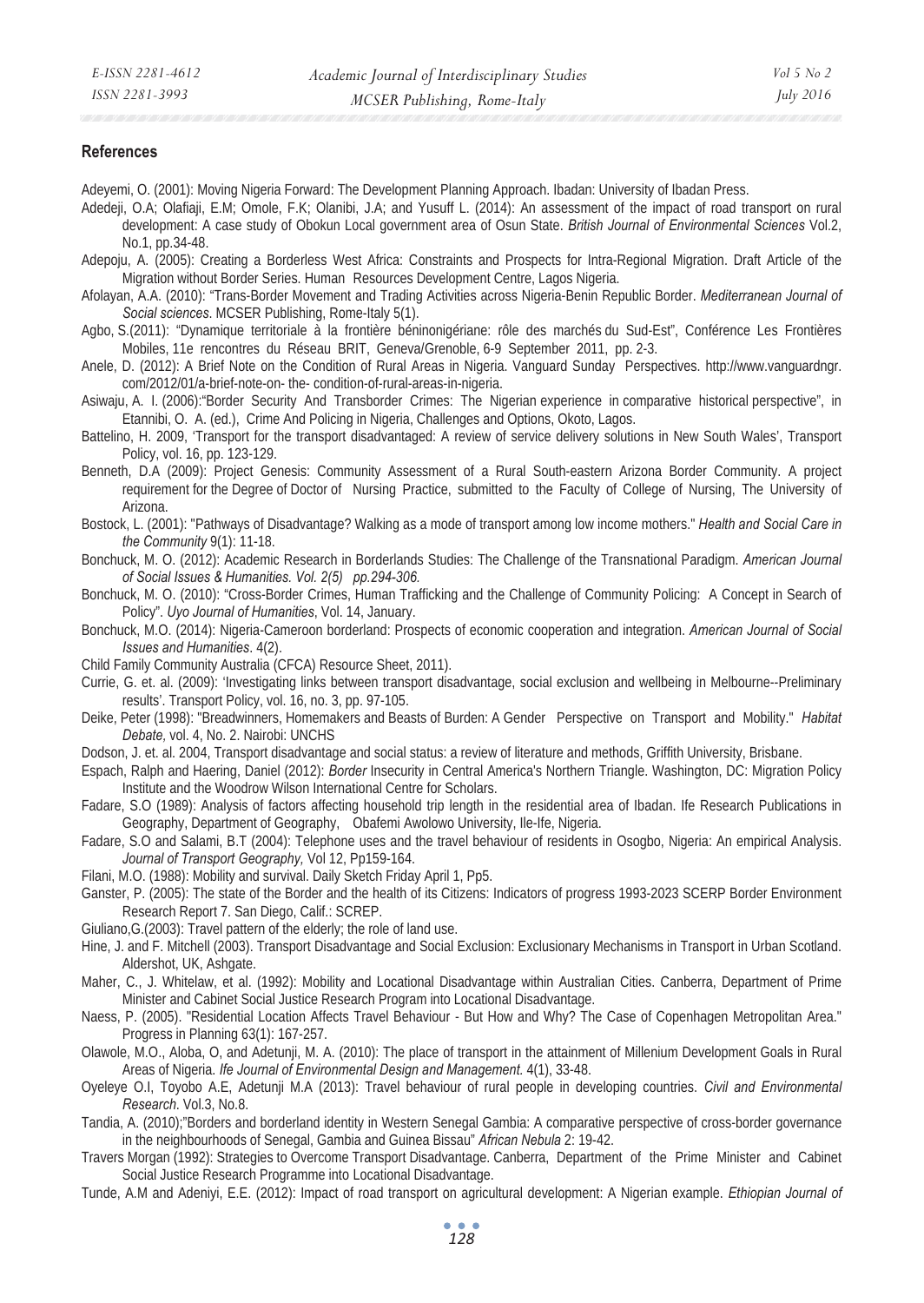*Environmental Studies and Management EJESM Vol. 5 No. 3.* 

Weber, A. (2012): Boundaries with issues: Soft Border Management as a solution Perspective Fes Eastern Africa, Friedrich-Ebert-Stiftung, Africa Department, Berlin, Germany.

#### **Appendix**

#### **Research Instrument**

This section explains the research instrument that was used in the study. The instrument include sources and methods of data collection and the statistical techniques that were used in analysing the data collected.

Primary data was used for this study. The primary data was obtained through interview and structured questionnaire administered on house hold heads in the selected rural border communities of Oyo State, South Western Nigeria (SWN) using a multistage sampling technique. In the first stage, two local government areas (Saki west and Atisbo local government areas) were selected on the basis of their closeness to the border). After this, four rural border settlements were selected from each of the selected local government areas through simple random selection process. The settlements are: Budowule, Opaba, Abatagboro, Aiyemojuba, Okerete, Obanla, Oritagbagbe and Budo amala. This was followed by selection of every third house in the respective settlements after the first house was randomly selected. A total of 115 duly completed questionnaires administered to the household head in each sampled household were used. In-depth interview and interactions with selected residents of the communities were also carried out and recorded using audio-visuals like camera and camcorders. These recorded interviews were then transcribed and also photographs were taken and used for the study.

The qualitative data (interviews) were analysed using transcribing while the Quantitative data(Administered questionnaire) obtained were analysed using a number of analytic methods from SPSS package like; tables, frequencies, percentages were used to examine the pattern of transport disadvantage and their adaptive measures in the selected rural border communities Oyo State. The data collection instrument was used to provide information on: pattern of transport disadvantage and the adaptive measures to transport disadvantage in the selected rural border communities Oyo State.